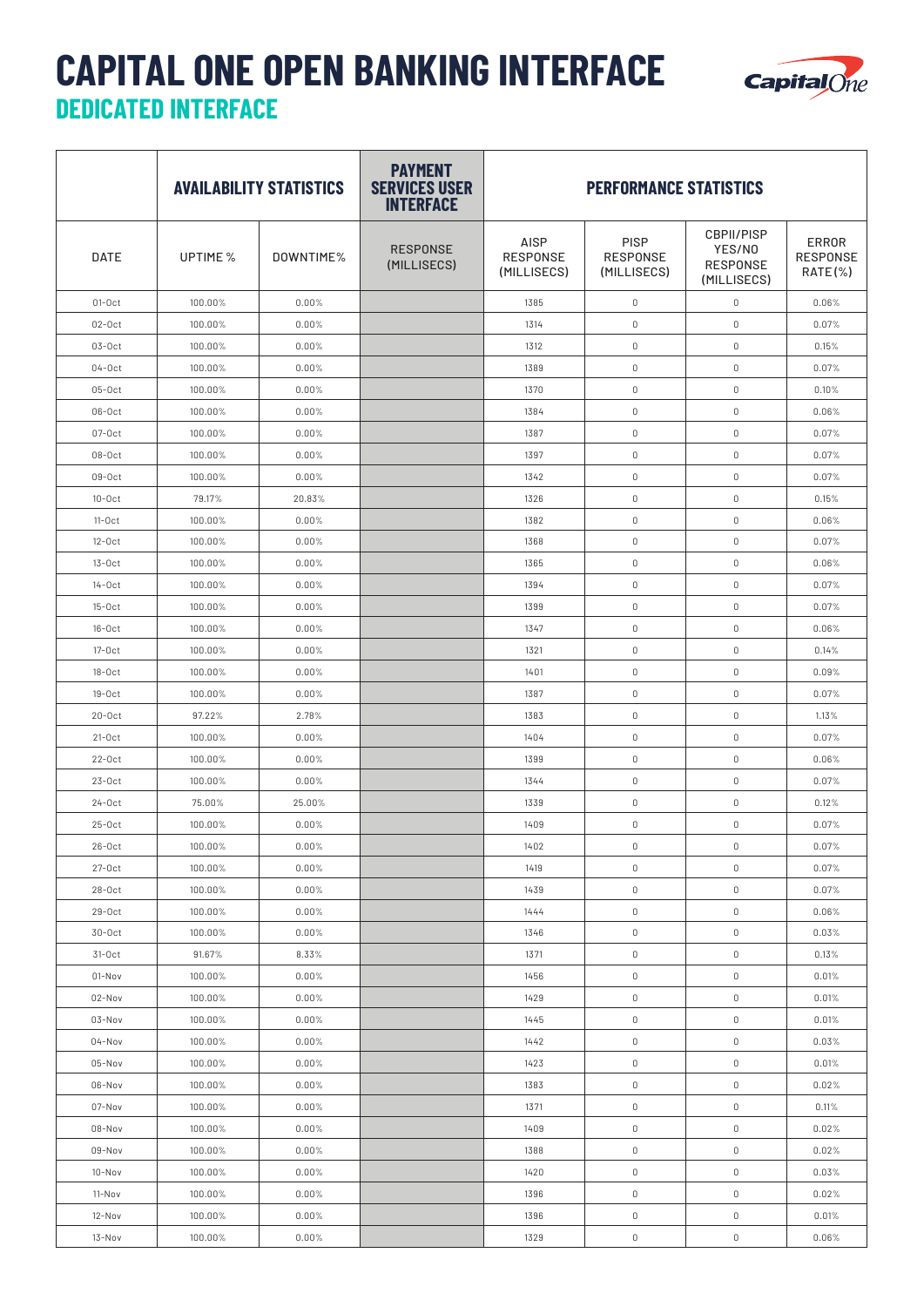|             |          | <b>AVAILABILITY STATISTICS</b> | <b>PAYMENT</b><br><b>SERVICES USER</b><br><b>INTERFACE</b> | <b>PERFORMANCE STATISTICS</b>          |                                        |                                                               |                              |  |
|-------------|----------|--------------------------------|------------------------------------------------------------|----------------------------------------|----------------------------------------|---------------------------------------------------------------|------------------------------|--|
| <b>DATE</b> | UPTIME % | DOWNTIME%                      | <b>RESPONSE</b><br>(MILLISECS)                             | AISP<br><b>RESPONSE</b><br>(MILLISECS) | PISP<br><b>RESPONSE</b><br>(MILLISECS) | <b>CBPII/PISP</b><br>YES/NO<br><b>RESPONSE</b><br>(MILLISECS) | ERROR<br>RESPONSE<br>RATE(%) |  |
| 14-Nov      | 79.17%   | 20.83%                         |                                                            | 1316                                   | $\mathbb O$                            | $\mathbb O$                                                   | 0.11%                        |  |
| 15-Nov      | 100.00%  | 0.00%                          |                                                            | 1403                                   | $\mathbb O$                            | $\mathbb O$                                                   | 0.01%                        |  |
| 16-Nov      | 100.00%  | 0.00%                          |                                                            | 1274                                   | $\mathbb O$                            | $\mathbb O$                                                   | 0.01%                        |  |
| 17-Nov      | 100.00%  | 0.00%                          |                                                            | 1144                                   | $\mathbb O$                            | $\mathbb O$                                                   | 0.01%                        |  |
| 18-Nov      | 100.00%  | 0.00%                          |                                                            | 1446                                   | $\mathbb O$                            | $\mathbb O$                                                   | 0.02%                        |  |
| 19-Nov      | 100.00%  | 0.00%                          |                                                            | 1459                                   | $\mathbb O$                            | $\mathbb O$                                                   | 0.01%                        |  |
| 20-Nov      | 100.00%  | 0.00%                          |                                                            | 1423                                   | $\mathbb O$                            | $\mathbb O$                                                   | 0.02%                        |  |
| $21-Nov$    | 100.00%  | 0.00%                          |                                                            | 1416                                   | $\mathbb O$                            | $\mathbb O$                                                   | 0.10%                        |  |
| 22-Nov      | 100.00%  | 0.00%                          |                                                            | 1486                                   | $\mathbb O$                            | $\mathbb O$                                                   | 0.01%                        |  |
| 23-Nov      | 100.00%  | 0.00%                          |                                                            | 1481                                   | $\mathbb O$                            | $\mathbb O$                                                   | 0.01%                        |  |
| $24 - Nov$  | 100.00%  | 0.00%                          |                                                            | 1441                                   | $\mathbb O$                            | $\mathbb O$                                                   | 0.01%                        |  |
| $25-Nov$    | 100.00%  | 0.00%                          |                                                            | 1122                                   | $\mathbb O$                            | $\mathbb O$                                                   | 0.02%                        |  |
| 26-Nov      | 100.00%  | 0.00%                          |                                                            | 1130                                   | $\mathbb O$                            | $\mathbb O$                                                   | 0.01%                        |  |
| 27-Nov      | 100.00%  | 0.00%                          |                                                            | 1071                                   | $\mathbb O$                            | $\mathbb O$                                                   | 0.01%                        |  |
| $28 - Nov$  | 100.00%  | 0.00%                          |                                                            | 1067                                   | $\mathbb O$                            | $\mathbb O$                                                   | 0.10%                        |  |
| 29-Nov      | 100.00%  | 0.00%                          |                                                            | 1117                                   | $\mathbb O$                            | $\mathbb O$                                                   | 0.02%                        |  |
| 30-Nov      | 100.00%  | 0.00%                          |                                                            | 1119                                   | $\mathbb O$                            | $\mathbb O$                                                   | 0.02%                        |  |
| 01-Dec      | 100.00%  | 0.00%                          |                                                            | 1177                                   | $\mathbb O$                            | $\mathbb O$                                                   | 0.26%                        |  |
| 02-Dec      | 100.00%  | 0.00%                          |                                                            | 1108                                   | $\mathbb O$                            | $\mathbb O$                                                   | 0.02%                        |  |
| 03-Dec      | 100.00%  | 0.00%                          |                                                            | 1107                                   | $\mathbb O$                            | $\mathbb O$                                                   | 0.01%                        |  |
| $04 - Dec$  | 100.00%  | 0.00%                          |                                                            | 1052                                   | $\mathbb O$                            | $\mathbb O$                                                   | 0.01%                        |  |
| 05-Dec      | 79.17%   | 20.83%                         |                                                            | 1051                                   | $\mathbb O$                            | $\mathbb O$                                                   | 0.01%                        |  |
| 06-Dec      | 100.00%  | 0.00%                          |                                                            | 1109                                   | $\mathbb O$                            | $\mathbb O$                                                   | 0.02%                        |  |
| 07-Dec      | 100.00%  | 0.00%                          |                                                            | 1121                                   | $\mathbb O$                            | $\mathbb O$                                                   | 0.02%                        |  |
| 08-Dec      | 100.00%  | 0.00%                          |                                                            | 1106                                   | $\mathbb O$                            | $\mathbb O$                                                   | 0.02%                        |  |
| 09-Dec      | 100.00%  | 0.00%                          |                                                            | 1104                                   | $\mathbb O$                            | 0                                                             | 0.01%                        |  |
| 10-Dec      | 100.00%  | 0.00%                          |                                                            | 1129                                   | $\mathbb O$                            | $\mathbb O$                                                   | 0.01%                        |  |
| 11-Dec      | 100.00%  | 0.00%                          |                                                            | 1084                                   | $\mathbb O$                            | $\mathbb O$                                                   | 0.02%                        |  |
| 12-Dec      | 100.00%  | 0.00%                          |                                                            | 1094                                   | $\mathbb O$                            | $\mathbb O$                                                   | 0.02%                        |  |
| 13-Dec      | 100.00%  | 0.00%                          |                                                            | 1210                                   | $\mathbb O$                            | $\mathbb O$                                                   | 0.02%                        |  |
| 14-Dec      | 100.00%  | 0.00%                          |                                                            | 1134                                   | $\mathbb O$                            | $\mathbb O$                                                   | 0.01%                        |  |
| 15-Dec      | 100.00%  | 0.00%                          |                                                            | 1152                                   | $\mathbb O$                            | $\mathbb O$                                                   | 0.01%                        |  |
| 16-Dec      | 100.00%  | 0.00%                          |                                                            | 1145                                   | $\mathbb O$                            | $\mathbb O$                                                   | 0.02%                        |  |
| 17-Dec      | 100.00%  | 0.00%                          |                                                            | 1147                                   | $\mathbb O$                            | $\mathbb O$                                                   | 0.02%                        |  |
| 18-Dec      | 100.00%  | 0.00%                          |                                                            | 1101                                   | $\mathbb O$                            | $\mathbb O$                                                   | 0.02%                        |  |
| 19-Dec      | 100.00%  | 0.00%                          |                                                            | 1080                                   | $\mathbb O$                            | $\mathbb O$                                                   | 0.01%                        |  |
| 20-Dec      | 100.00%  | 0.00%                          |                                                            | 1147                                   | $\mathbb O$                            | $\mathbb O$                                                   | 0.01%                        |  |
| 21-Dec      | 100.00%  | 0.00%                          |                                                            | 1133                                   | $\mathbb O$                            | $\mathbb O$                                                   | 0.02%                        |  |
| 22-Dec      | 100.00%  | 0.00%                          |                                                            | 1419                                   | $\mathbb O$                            | $\mathbb O$                                                   | 0.34%                        |  |
| 23-Dec      | 100.00%  | 0.00%                          |                                                            | 1112                                   | $\mathbb O$                            | $\mathbb O$                                                   | 0.01%                        |  |
| 24-Dec      | 100.00%  | 0.00%                          |                                                            | 1109                                   | $\mathbb O$                            | $\mathbb O$                                                   | 0.02%                        |  |
| 25-Dec      | 100.00%  | 0.00%                          |                                                            | 1068                                   | $\mathbb O$                            | $\mathbb O$                                                   | 0.02%                        |  |
| 26-Dec      | 100.00%  | 0.00%                          |                                                            | 1071                                   | $\mathbb O$                            | $\mathbb O$                                                   | 0.02%                        |  |
| 27-Dec      | 100.00%  | 0.00%                          |                                                            | 1098                                   | $\mathbb O$                            | $\mathbb O$                                                   | 0.02%                        |  |
| 28-Dec      | 100.00%  | 0.00%                          |                                                            | 1107                                   | $\mathbb O$                            | $\mathbb O$                                                   | 0.02%                        |  |
| 29-Dec      | 100.00%  | 0.00%                          |                                                            | 1130                                   | $\mathbb O$                            | $\mathbb O$                                                   | 0.02%                        |  |
| 30-Dec      | 100.00%  | 0.00%                          |                                                            | 1121                                   | $\mathbb O$                            | $\mathbb O$                                                   | 0.01%                        |  |
| 31-Dec      | 100.00%  | 0.00%                          |                                                            | 1110                                   | $\mathbb O$                            | $\mathbb O$                                                   | 0.01%                        |  |
|             |          |                                |                                                            |                                        |                                        |                                                               |                              |  |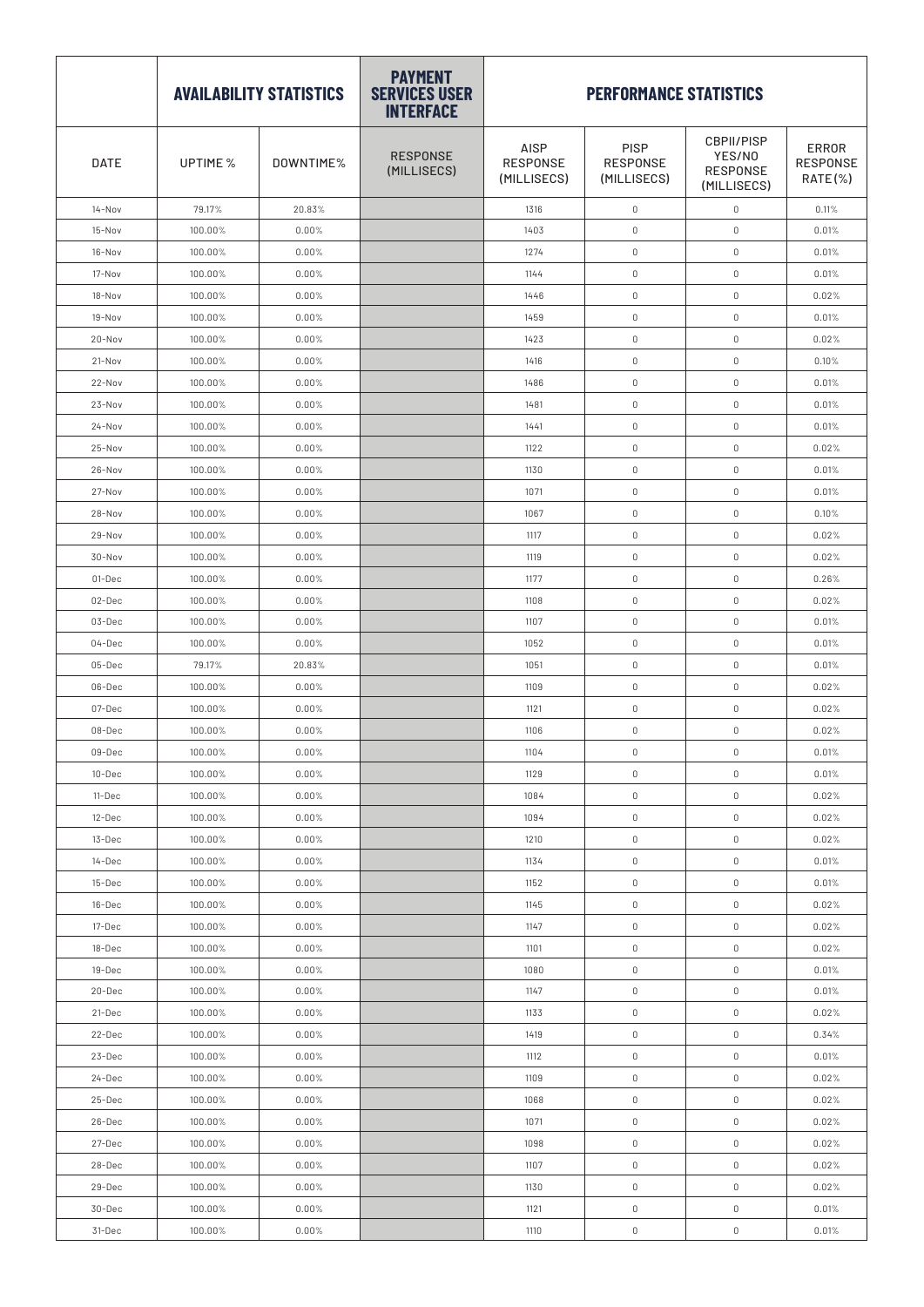## **CAPITAL ONE WEB ONLINE BANKING PAYMENT SERVICES USER INTERFACE**



|             | <b>AVAILABILITY STATISTICS</b> |           | <b>PAYMENT</b><br><b>SERVICES USER</b><br><b>INTERFACE</b> | <b>PERFORMANCE STATISTICS</b>                 |                                               |                                                               |                                               |  |
|-------------|--------------------------------|-----------|------------------------------------------------------------|-----------------------------------------------|-----------------------------------------------|---------------------------------------------------------------|-----------------------------------------------|--|
| <b>DATE</b> | UPTIME %                       | DOWNTIME% | <b>RESPONSE</b><br>(MILLISECS)                             | <b>AISP</b><br><b>RESPONSE</b><br>(MILLISECS) | <b>PISP</b><br><b>RESPONSE</b><br>(MILLISECS) | <b>CBPII/PISP</b><br>YES/NO<br><b>RESPONSE</b><br>(MILLISECS) | <b>ERROR</b><br><b>RESPONSE</b><br>$RATE(\%)$ |  |
| $01-0ct$    | 100.00%                        | 0.0%      | 4,679.04                                                   |                                               |                                               |                                                               |                                               |  |
| $02-0ct$    | 100.00%                        | 0.0%      | 4,536.34                                                   |                                               |                                               |                                                               |                                               |  |
| $03-0ct$    | 100.00%                        | 0.0%      | 4,578.67                                                   |                                               |                                               |                                                               |                                               |  |
| $04-0ct$    | 100.00%                        | 0.0%      | 4,670.23                                                   |                                               |                                               |                                                               |                                               |  |
| $05-0ct$    | 99.86%                         | 0.1%      | 4,642.01                                                   |                                               |                                               |                                                               |                                               |  |
| $06-0ct$    | 100.00%                        | 0.0%      | 4,630.53                                                   |                                               |                                               |                                                               |                                               |  |
| $07-0ct$    | 100.00%                        | 0.0%      | 4,609.93                                                   |                                               |                                               |                                                               |                                               |  |
| $08-0ct$    | 100.00%                        | 0.0%      | 4,640.84                                                   |                                               |                                               |                                                               |                                               |  |
| $09-0ct$    | 100.00%                        | 0.0%      | 4,528.13                                                   |                                               |                                               |                                                               |                                               |  |
| $10-0ct$    | 79.17%                         | 20.8%     | 4,533.05                                                   |                                               |                                               |                                                               |                                               |  |
| $11-0ct$    | 100.00%                        | 0.0%      | 4,659.65                                                   |                                               |                                               |                                                               |                                               |  |
| $12-0ct$    | 100.00%                        | 0.0%      | 4,631.95                                                   |                                               |                                               |                                                               |                                               |  |
| $13-0ct$    | 100.00%                        | 0.0%      | 4,685.01                                                   |                                               |                                               |                                                               |                                               |  |
| $14-0ct$    | 100.00%                        | 0.0%      | 4,701.68                                                   |                                               |                                               |                                                               |                                               |  |
| $15-0ct$    | 100.00%                        | 0.0%      | 4,711.05                                                   |                                               |                                               |                                                               |                                               |  |
| $16-0ct$    | 100.00%                        | 0.0%      | 4,631.45                                                   |                                               |                                               |                                                               |                                               |  |
| $17-0ct$    | 100.00%                        | 0.0%      | 4,610.65                                                   |                                               |                                               |                                                               |                                               |  |
| $18-0ct$    | 100.00%                        | 0.0%      | 4,720.32                                                   |                                               |                                               |                                                               |                                               |  |
| $19-0ct$    | 100.00%                        | 0.0%      | 4,645.05                                                   |                                               |                                               |                                                               |                                               |  |
| $20-0ct$    | 97.22%                         | 2.8%      | 4,666.91                                                   |                                               |                                               |                                                               |                                               |  |
| $21-0ct$    | 100.00%                        | 0.0%      | 4,657.37                                                   |                                               |                                               |                                                               |                                               |  |
| $22-0ct$    | 100.00%                        | 0.0%      | 4,678.41                                                   |                                               |                                               |                                                               |                                               |  |
| $23-0ct$    | 100.00%                        | 0.0%      | 4,653.95                                                   |                                               |                                               |                                                               |                                               |  |
| $24-0ct$    | 75.00%                         | 25.0%     | 4,650.67                                                   |                                               |                                               |                                                               |                                               |  |
| $25-0ct$    | 100.00%                        | 0.0%      | 4,704.42                                                   |                                               |                                               |                                                               |                                               |  |
| $26-0ct$    | 100.00%                        | 0.0%      | 4,651.48                                                   |                                               |                                               |                                                               |                                               |  |
| $27-0ct$    | 100.00%                        | 0.0%      | 4,644.90                                                   |                                               |                                               |                                                               |                                               |  |
| $28-0ct$    | 100.00%                        | 0.0%      | 4,660.55                                                   |                                               |                                               |                                                               |                                               |  |
| $29-0ct$    | 100.00%                        | 0.0%      | 4,702.33                                                   |                                               |                                               |                                                               |                                               |  |
| $30-0ct$    | 100.00%                        | 0.0%      | 4,692.59                                                   |                                               |                                               |                                                               |                                               |  |
| $31-0ct$    | 91.67%                         | 8.3%      | 4,660.08                                                   |                                               |                                               |                                                               |                                               |  |
| 01-Nov      | 100.00%                        | 0.0%      | 4,759.61                                                   |                                               |                                               |                                                               |                                               |  |
| 02-Nov      | 100.00%                        | 0.0%      | 4,760.81                                                   |                                               |                                               |                                                               |                                               |  |
| 03-Nov      | 100.00%                        | $0.0\%$   | 4,751.07                                                   |                                               |                                               |                                                               |                                               |  |
| $04-Nov$    | 100.00%                        | 0.0%      | 4,717.03                                                   |                                               |                                               |                                                               |                                               |  |
| 05-Nov      | 100.00%                        | 0.0%      | 4,718.67                                                   |                                               |                                               |                                                               |                                               |  |
| 06-Nov      | 100.00%                        | 0.0%      | 4,616.09                                                   |                                               |                                               |                                                               |                                               |  |
| 07-Nov      | 100.00%                        | 0.0%      | 4,643.43                                                   |                                               |                                               |                                                               |                                               |  |
| 08-Nov      | 100.00%                        | 0.0%      | 4,735.22                                                   |                                               |                                               |                                                               |                                               |  |
| 09-Nov      | 100.00%                        | 0.0%      | 4,701.77                                                   |                                               |                                               |                                                               |                                               |  |
| $10-Nov$    | 100.00%                        | 0.0%      | 4,714.70                                                   |                                               |                                               |                                                               |                                               |  |
| 11-Nov      | 100.00%                        | 0.0%      | 4,757.26                                                   |                                               |                                               |                                                               |                                               |  |
| 12-Nov      | 100.00%                        | 0.0%      | 4,768.81                                                   |                                               |                                               |                                                               |                                               |  |
| 13-Nov      | 100.00%                        | $0.0\%$   | 4,692.90                                                   |                                               |                                               |                                                               |                                               |  |
|             |                                |           |                                                            |                                               |                                               |                                                               |                                               |  |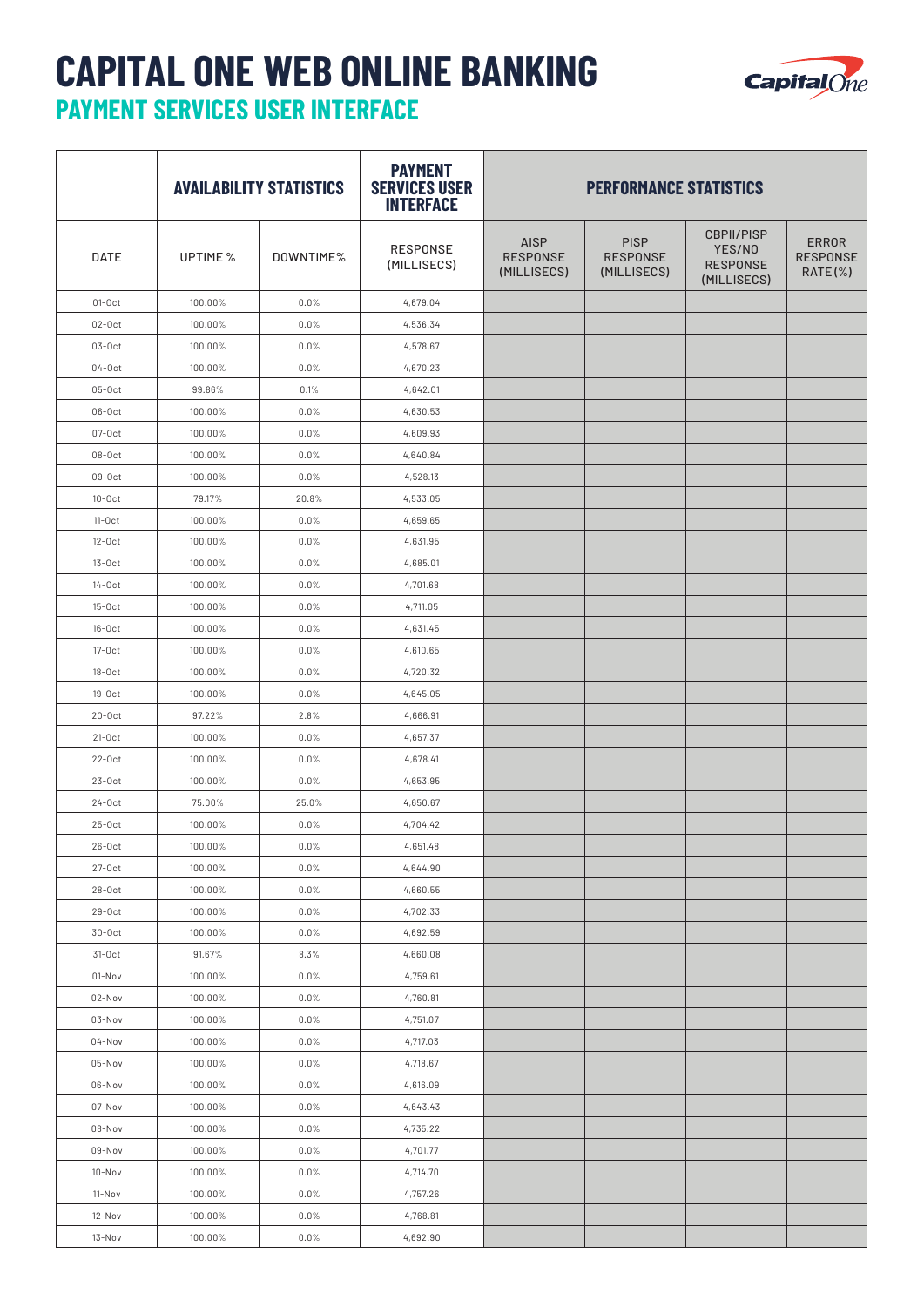|            | <b>AVAILABILITY STATISTICS</b> |           | <b>PAYMENT</b><br><b>SERVICES USER</b><br><b>INTERFACE</b> | <b>PERFORMANCE STATISTICS</b>                 |                                               |                                                               |                                            |
|------------|--------------------------------|-----------|------------------------------------------------------------|-----------------------------------------------|-----------------------------------------------|---------------------------------------------------------------|--------------------------------------------|
| DATE       | UPTIME %                       | DOWNTIME% | <b>RESPONSE</b><br>(MILLISECS)                             | <b>AISP</b><br><b>RESPONSE</b><br>(MILLISECS) | <b>PISP</b><br><b>RESPONSE</b><br>(MILLISECS) | <b>CBPII/PISP</b><br>YES/NO<br><b>RESPONSE</b><br>(MILLISECS) | <b>ERROR</b><br><b>RESPONSE</b><br>RATE(%) |
| $14 - Nov$ | 79.17%                         | 20.8%     | 4,634.19                                                   |                                               |                                               |                                                               |                                            |
| 15-Nov     | 100.00%                        | 0.0%      | 4,791.53                                                   |                                               |                                               |                                                               |                                            |
| 16-Nov     | 100.00%                        | 0.0%      | 4,526.84                                                   |                                               |                                               |                                                               |                                            |
| 17-Nov     | 100.00%                        | 0.0%      | 4,112.66                                                   |                                               |                                               |                                                               |                                            |
| 18-Nov     | 100.00%                        | 0.0%      | 4,387.58                                                   |                                               |                                               |                                                               |                                            |
| 19-Nov     | 100.00%                        | 0.0%      | 4,359.16                                                   |                                               |                                               |                                                               |                                            |
| 20-Nov     | 100.00%                        | 0.0%      | 4,305.59                                                   |                                               |                                               |                                                               |                                            |
| 21-Nov     | 100.00%                        | 0.0%      | 4,363.72                                                   |                                               |                                               |                                                               |                                            |
| 22-Nov     | 100.00%                        | 0.0%      | 4,401.71                                                   |                                               |                                               |                                                               |                                            |
| 23-Nov     | 100.00%                        | 0.0%      | 4,369.08                                                   |                                               |                                               |                                                               |                                            |
| 24-Nov     | 100.00%                        | 0.0%      | 4,323.08                                                   |                                               |                                               |                                                               |                                            |
| 25-Nov     | 100.00%                        | 0.0%      | 4,055.09                                                   |                                               |                                               |                                                               |                                            |
| $26 - Nov$ | 100.00%                        | 0.0%      | 4,040.88                                                   |                                               |                                               |                                                               |                                            |
| 27-Nov     | 100.00%                        | 0.0%      | 3,993.31                                                   |                                               |                                               |                                                               |                                            |
| 28-Nov     | 100.00%                        | 0.0%      | 3,979.20                                                   |                                               |                                               |                                                               |                                            |
| $29-Nov$   | 100.00%                        | 0.0%      | 4,060.36                                                   |                                               |                                               |                                                               |                                            |
| 30-Nov     | 100.00%                        | 0.0%      | 4,040.52                                                   |                                               |                                               |                                                               |                                            |
| 01-Dec     | 100.00%                        | 0.0%      | 4,075.51                                                   |                                               |                                               |                                                               |                                            |
| 02-Dec     | 100.00%                        | 0.0%      | 4,039.16                                                   |                                               |                                               |                                                               |                                            |
| 03-Dec     | 100.00%                        | 0.0%      | 4,046.35                                                   |                                               |                                               |                                                               |                                            |
| 04-Dec     | 100.00%                        | 0.0%      | 3,979.13                                                   |                                               |                                               |                                                               |                                            |
| 05-Dec     | 79.17%                         | 20.8%     | 3,976.16                                                   |                                               |                                               |                                                               |                                            |
| 06-Dec     | 100.00%                        | 0.0%      | 4,078.37                                                   |                                               |                                               |                                                               |                                            |
| 07-Dec     | 100.00%                        | 0.0%      | 3,925.20                                                   |                                               |                                               |                                                               |                                            |
| 08-Dec     | 100.00%                        | 0.0%      | 3,719.12                                                   |                                               |                                               |                                                               |                                            |
| 09-Dec     | 100.00%                        | $0.0\%$   | 3,780.72                                                   |                                               |                                               |                                                               |                                            |
| 10-Dec     | 100.00%                        | 0.0%      | 3,839.02                                                   |                                               |                                               |                                                               |                                            |
| 11-Dec     | 100.00%                        | 0.0%      | 3,817.74                                                   |                                               |                                               |                                                               |                                            |
| 12-Dec     | 100.00%                        | 0.0%      | 3,849.07                                                   |                                               |                                               |                                                               |                                            |
| 13-Dec     | 100.00%                        | 0.0%      | 3,868.73                                                   |                                               |                                               |                                                               |                                            |
| 14-Dec     | 100.00%                        | 0.0%      | 3,873.49                                                   |                                               |                                               |                                                               |                                            |
| 15-Dec     | 100.00%                        | 0.0%      | 3,921.95                                                   |                                               |                                               |                                                               |                                            |
| 16-Dec     | 100.00%                        | 0.0%      | 3,913.25                                                   |                                               |                                               |                                                               |                                            |
| 17-Dec     | 100.00%                        | 0.0%      | 3,855.01                                                   |                                               |                                               |                                                               |                                            |
| 18-Dec     | 100.00%                        | 0.0%      | 3,803.60                                                   |                                               |                                               |                                                               |                                            |
| 19-Dec     | 100.00%                        | $0.0\%$   | 3,722.45                                                   |                                               |                                               |                                                               |                                            |
| 20-Dec     | 100.00%                        | 0.0%      | 3,889.95                                                   |                                               |                                               |                                                               |                                            |
| 21-Dec     | 100.00%                        | 0.0%      | 3,773.00                                                   |                                               |                                               |                                                               |                                            |
| 22-Dec     | 100.00%                        | 0.0%      | 3,779.68                                                   |                                               |                                               |                                                               |                                            |
| 23-Dec     | 100.00%                        | 0.0%      | 3,729.28                                                   |                                               |                                               |                                                               |                                            |
| 24-Dec     | 100.00%                        | 0.0%      | 3,748.52                                                   |                                               |                                               |                                                               |                                            |
| 25-Dec     | 100.00%                        | $0.0\%$   | 3,655.06                                                   |                                               |                                               |                                                               |                                            |
| 26-Dec     | 100.00%                        | 0.0%      | 3,715.13                                                   |                                               |                                               |                                                               |                                            |
| 27-Dec     | 100.00%                        | 0.0%      | 3,781.45                                                   |                                               |                                               |                                                               |                                            |
| 28-Dec     | 100.00%                        | $0.0\%$   | 3,790.33                                                   |                                               |                                               |                                                               |                                            |
| 29-Dec     | 100.00%                        | 0.0%      | 3,816.73                                                   |                                               |                                               |                                                               |                                            |
| 30-Dec     | 100.00%                        | 0.0%      | 3,746.77                                                   |                                               |                                               |                                                               |                                            |
| 31-Dec     | 100.00%                        | $0.0\%$   | 3,746.43                                                   |                                               |                                               |                                                               |                                            |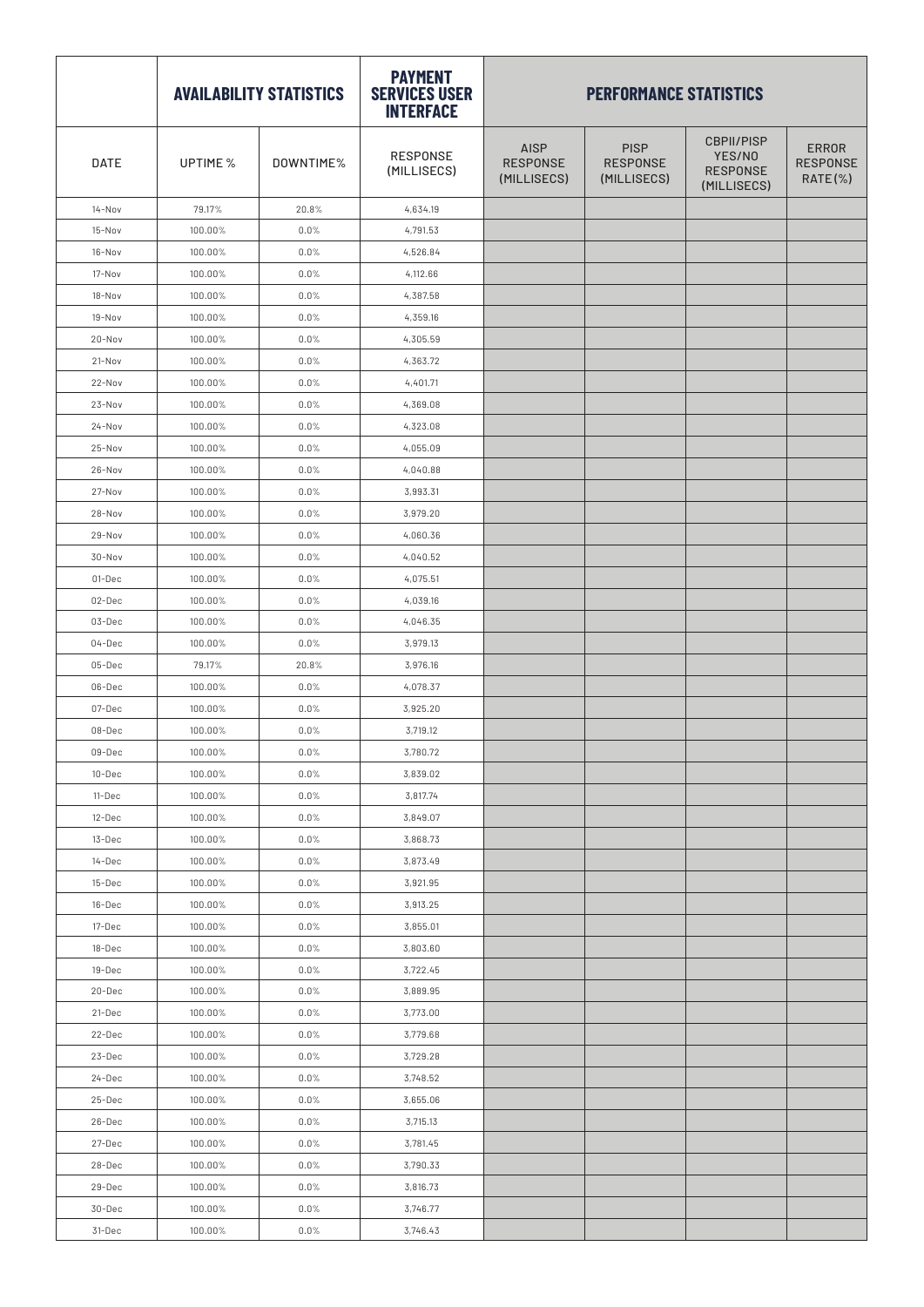## **CAPITAL ONE MOBILE BANKING APPLICATION PAYMENT SERVICES USER INTERFACE**



|             |          | <b>AVAILABILITY STATISTICS</b> | <b>PAYMENT</b><br><b>SERVICES USER</b><br><b>INTERFACE</b> | <b>PERFORMANCE STATISTICS</b>                 |                                               |                                                               |                                               |
|-------------|----------|--------------------------------|------------------------------------------------------------|-----------------------------------------------|-----------------------------------------------|---------------------------------------------------------------|-----------------------------------------------|
| <b>DATE</b> | UPTIME % | DOWNTIME%                      | <b>RESPONSE</b><br>(MILLISECS)                             | <b>AISP</b><br><b>RESPONSE</b><br>(MILLISECS) | <b>PISP</b><br><b>RESPONSE</b><br>(MILLISECS) | <b>CBPII/PISP</b><br>YES/NO<br><b>RESPONSE</b><br>(MILLISECS) | <b>ERROR</b><br><b>RESPONSE</b><br>$RATE(\%)$ |
| $01-0ct$    | 100.00%  | 0.0%                           | 1,108.88                                                   |                                               |                                               |                                                               |                                               |
| $02-0ct$    | 100.00%  | 0.0%                           | 1,061.08                                                   |                                               |                                               |                                                               |                                               |
| $03-0ct$    | 100.00%  | 0.0%                           | 997                                                        |                                               |                                               |                                                               |                                               |
| $04-0ct$    | 100.00%  | 0.0%                           | 1127                                                       |                                               |                                               |                                                               |                                               |
| $05-0ct$    | 99.86%   | 0.1%                           | 1,119.19                                                   |                                               |                                               |                                                               |                                               |
| $06-0ct$    | 100.00%  | 0.0%                           | 1,112.60                                                   |                                               |                                               |                                                               |                                               |
| $07-0ct$    | 100.00%  | 0.0%                           | 1,100.57                                                   |                                               |                                               |                                                               |                                               |
| $08-0ct$    | 100.00%  | 0.0%                           | 1138                                                       |                                               |                                               |                                                               |                                               |
| $09-0ct$    | 100.00%  | 0.0%                           | 1087                                                       |                                               |                                               |                                                               |                                               |
| $10-0ct$    | 79.17%   | 20.8%                          | 1016                                                       |                                               |                                               |                                                               |                                               |
| $11-0ct$    | 100.00%  | 0.0%                           | 1095                                                       |                                               |                                               |                                                               |                                               |
| $12-0ct$    | 100.00%  | 0.0%                           | 1091                                                       |                                               |                                               |                                                               |                                               |
| $13-0ct$    | 100.00%  | 0.0%                           | 1069                                                       |                                               |                                               |                                                               |                                               |
| $14-0ct$    | 100.00%  | 0.0%                           | 1079                                                       |                                               |                                               |                                                               |                                               |
| $15-0ct$    | 100.00%  | 0.0%                           | 1109                                                       |                                               |                                               |                                                               |                                               |
| $16-0ct$    | 100.00%  | 0.0%                           | 1060                                                       |                                               |                                               |                                                               |                                               |
| $17-0ct$    | 100.00%  | 0.0%                           | 1024                                                       |                                               |                                               |                                                               |                                               |
| $18-0ct$    | 100.00%  | 0.0%                           | 1099                                                       |                                               |                                               |                                                               |                                               |
| $19-0ct$    | 100.00%  | 0.0%                           | 1100                                                       |                                               |                                               |                                                               |                                               |
| $20-0ct$    | 100.00%  | 0.0%                           | 1093                                                       |                                               |                                               |                                                               |                                               |
| $21-0ct$    | 100.00%  | 0.0%                           | 1092                                                       |                                               |                                               |                                                               |                                               |
| $22-0ct$    | 100.00%  | 0.0%                           | 1102                                                       |                                               |                                               |                                                               |                                               |
| $23-0ct$    | 100.00%  | 0.0%                           | 1070                                                       |                                               |                                               |                                                               |                                               |
| $24-0ct$    | 75.00%   | 25.0%                          | 1040                                                       |                                               |                                               |                                                               |                                               |
| $25-0ct$    | 100.00%  | 0.0%                           | 1149                                                       |                                               |                                               |                                                               |                                               |
| $26-0ct$    | 100.00%  | 0.0%                           | 1135                                                       |                                               |                                               |                                                               |                                               |
| $27-0ct$    | 100.00%  | 0.0%                           | 1125                                                       |                                               |                                               |                                                               |                                               |
| $28-0ct$    | 100.00%  | 0.0%                           | 1,146.09                                                   |                                               |                                               |                                                               |                                               |
| $29-0ct$    | 100.00%  | $0.0\%$                        | 1175                                                       |                                               |                                               |                                                               |                                               |
| $30-0ct$    | 100.00%  | 0.0%                           | 1,055.63                                                   |                                               |                                               |                                                               |                                               |
| $31-0ct$    | 91.67%   | 8.3%                           | 1023                                                       |                                               |                                               |                                                               |                                               |
| 01-Nov      | 100.00%  | 0.0%                           | 1158                                                       |                                               |                                               |                                                               |                                               |
| 02-Nov      | 100.00%  | 0.0%                           | 1,130.21                                                   |                                               |                                               |                                                               |                                               |
| 03-Nov      | 100.00%  | $0.0\%$                        | 1140                                                       |                                               |                                               |                                                               |                                               |
| $04-Nov$    | 100.00%  | 0.0%                           | 1120                                                       |                                               |                                               |                                                               |                                               |
| 05-Nov      | 100.00%  | 0.0%                           | 1127                                                       |                                               |                                               |                                                               |                                               |
| 06-Nov      | 100.00%  | 0.0%                           | 1080                                                       |                                               |                                               |                                                               |                                               |
| 07-Nov      | 100.00%  | 0.0%                           | 1016                                                       |                                               |                                               |                                                               |                                               |
| 08-Nov      | 90.76%   | 9.2%                           | 1151                                                       |                                               |                                               |                                                               |                                               |
| 09-Nov      | 100.00%  | 0.0%                           | 1147                                                       |                                               |                                               |                                                               |                                               |
| 10-Nov      | 100.00%  | 0.0%                           | 1,176.22                                                   |                                               |                                               |                                                               |                                               |
| 11-Nov      | 100.00%  | 0.0%                           | 1,120.43                                                   |                                               |                                               |                                                               |                                               |
| 12-Nov      | 100.00%  | $0.0\%$                        | 1,123.75                                                   |                                               |                                               |                                                               |                                               |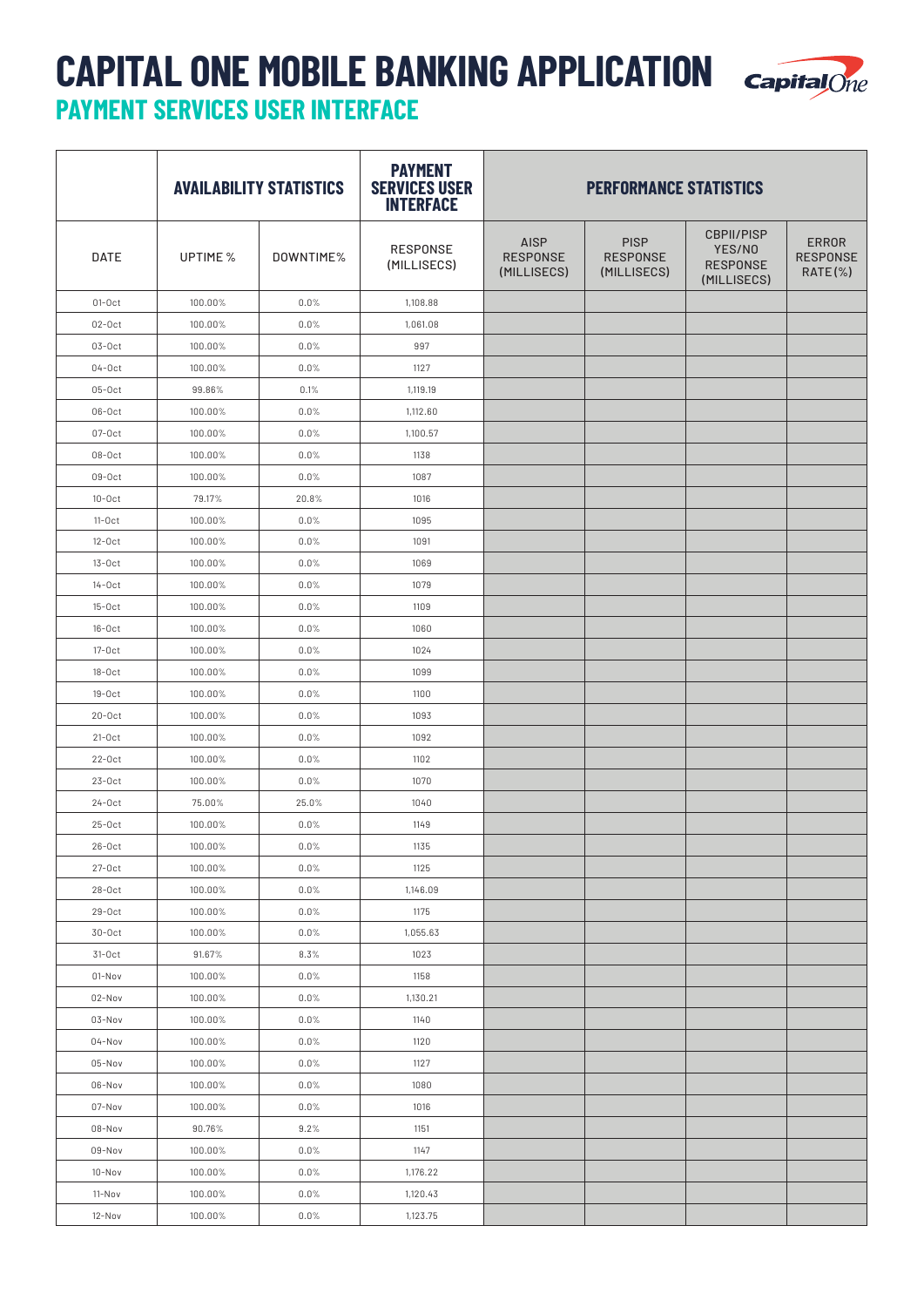|            |          | <b>AVAILABILITY STATISTICS</b> | <b>PAYMENT</b><br><b>SERVICES USER</b><br><b>INTERFACE</b> | <b>PERFORMANCE STATISTICS</b>                 |                                               |                                                               |                                               |  |
|------------|----------|--------------------------------|------------------------------------------------------------|-----------------------------------------------|-----------------------------------------------|---------------------------------------------------------------|-----------------------------------------------|--|
| DATE       | UPTIME % | DOWNTIME%                      | RESPONSE<br>(MILLISECS)                                    | <b>AISP</b><br><b>RESPONSE</b><br>(MILLISECS) | <b>PISP</b><br><b>RESPONSE</b><br>(MILLISECS) | <b>CBPII/PISP</b><br>YES/NO<br><b>RESPONSE</b><br>(MILLISECS) | <b>ERROR</b><br><b>RESPONSE</b><br>$RATE(\%)$ |  |
| 13-Nov     | 100.00%  | 0.0%                           | 1,084.85                                                   |                                               |                                               |                                                               |                                               |  |
| $14-Nov$   | 79.17%   | 20.8%                          | 1022                                                       |                                               |                                               |                                                               |                                               |  |
| 15-Nov     | 100.00%  | 0.0%                           | 1130                                                       |                                               |                                               |                                                               |                                               |  |
| 16-Nov     | 98.75%   | 1.3%                           | 1,103.80                                                   |                                               |                                               |                                                               |                                               |  |
| 17-Nov     | 100.00%  | 0.0%                           | 1,080.45                                                   |                                               |                                               |                                                               |                                               |  |
| 18-Nov     | 100.00%  | 0.0%                           | 1057                                                       |                                               |                                               |                                                               |                                               |  |
| 19-Nov     | 100.00%  | 0.0%                           | 1042                                                       |                                               |                                               |                                                               |                                               |  |
| 20-Nov     | 100.00%  | 0.0%                           | 1,008.35                                                   |                                               |                                               |                                                               |                                               |  |
| 21-Nov     | 100.00%  | 0.0%                           | 964                                                        |                                               |                                               |                                                               |                                               |  |
| 22-Nov     | 100.00%  | 0.0%                           | 1049                                                       |                                               |                                               |                                                               |                                               |  |
| 23-Nov     | 100.00%  | 0.0%                           | 1,022.24                                                   |                                               |                                               |                                                               |                                               |  |
| $24 - Nov$ | 100.00%  | 0.0%                           | 1,025.52                                                   |                                               |                                               |                                                               |                                               |  |
| 25-Nov     | 100.00%  | 0.0%                           | 1,092.21                                                   |                                               |                                               |                                                               |                                               |  |
| 26-Nov     | 100.00%  | 0.0%                           | 1127                                                       |                                               |                                               |                                                               |                                               |  |
| 27-Nov     | 100.00%  | 0.0%                           | 1,065.10                                                   |                                               |                                               |                                                               |                                               |  |
| 28-Nov     | 100.00%  | 0.0%                           | 1007                                                       |                                               |                                               |                                                               |                                               |  |
| 29-Nov     | 100.00%  | 0.0%                           | 1115                                                       |                                               |                                               |                                                               |                                               |  |
| 30-Nov     | 100.00%  | 0.0%                           | 1130                                                       |                                               |                                               |                                                               |                                               |  |
| 01-Dec     | 100.00%  | 0.0%                           | 1,104.54                                                   |                                               |                                               |                                                               |                                               |  |
| 02-Dec     | 100.00%  | 0.0%                           | 1,112.27                                                   |                                               |                                               |                                                               |                                               |  |
| 03-Dec     | 100.00%  | 0.0%                           | 1,126.01                                                   |                                               |                                               |                                                               |                                               |  |
| 04-Dec     | 100.00%  | 0.0%                           | 1,068.76                                                   |                                               |                                               |                                                               |                                               |  |
| 05-Dec     | 79.17%   | 20.8%                          | 1,012.44                                                   |                                               |                                               |                                                               |                                               |  |
| 06-Dec     | 100.00%  | 0.0%                           | 1119                                                       |                                               |                                               |                                                               |                                               |  |
| 07-Dec     | 100.00%  | 0.0%                           | 1,094.68                                                   |                                               |                                               |                                                               |                                               |  |
| 08-Dec     | 100.00%  | $0.0\%$                        | 1,088.00                                                   |                                               |                                               |                                                               |                                               |  |
| 09-Dec     | 100.00%  | 0.0%                           | 1,083.52                                                   |                                               |                                               |                                                               |                                               |  |
| 10-Dec     | 100.00%  | 0.0%                           | 1,121.08                                                   |                                               |                                               |                                                               |                                               |  |
| 11-Dec     | 100.00%  | 0.0%                           | 1,071.32                                                   |                                               |                                               |                                                               |                                               |  |
| 12-Dec     | 100.00%  | 0.0%                           | 1,028.91                                                   |                                               |                                               |                                                               |                                               |  |
| 13-Dec     | 100.00%  | 0.0%                           | 1099                                                       |                                               |                                               |                                                               |                                               |  |
| 14-Dec     | 100.00%  | 0.0%                           | 1,081.01                                                   |                                               |                                               |                                                               |                                               |  |
| 15-Dec     | 100.00%  | 0.0%                           | 1,093.17                                                   |                                               |                                               |                                                               |                                               |  |
| 16-Dec     | 100.00%  | 0.0%                           | 1,094.79                                                   |                                               |                                               |                                                               |                                               |  |
| 17-Dec     | 100.00%  | 0.0%                           | 1,134.68                                                   |                                               |                                               |                                                               |                                               |  |
| 18-Dec     | 100.00%  | 0.0%                           | 1,094.74                                                   |                                               |                                               |                                                               |                                               |  |
| 19-Dec     | 100.00%  | 0.0%                           | 1,040.41                                                   |                                               |                                               |                                                               |                                               |  |
| 20-Dec     | 100.00%  | 0.0%                           | 1133                                                       |                                               |                                               |                                                               |                                               |  |
| 21-Dec     | 100.00%  | 0.0%                           | 1,122.83                                                   |                                               |                                               |                                                               |                                               |  |
| 22-Dec     | 100.00%  | 0.0%                           | 1,084.11                                                   |                                               |                                               |                                                               |                                               |  |
| 23-Dec     | 100.00%  | 0.0%                           | 1,195.27                                                   |                                               |                                               |                                                               |                                               |  |
| 24-Dec     | 100.00%  | 0.0%                           | 1,080.02                                                   |                                               |                                               |                                                               |                                               |  |
| 25-Dec     | 100.00%  | 0.0%                           | 1,010.71                                                   |                                               |                                               |                                                               |                                               |  |
| 26-Dec     | 100.00%  | 0.0%                           | 1,013.65                                                   |                                               |                                               |                                                               |                                               |  |
| 27-Dec     | 100.00%  | 0.0%                           | 1085                                                       |                                               |                                               |                                                               |                                               |  |
| 28-Dec     | 100.00%  | 0.0%                           | 1,062.74                                                   |                                               |                                               |                                                               |                                               |  |
| 29-Dec     | 100.00%  | 0.0%                           | 1,099.66                                                   |                                               |                                               |                                                               |                                               |  |
| 30-Dec     | 100.00%  | 0.0%                           | 1,099.84                                                   |                                               |                                               |                                                               |                                               |  |
| 31-Dec     | 100.00%  | $0.0\%$                        | 1,099.12                                                   |                                               |                                               |                                                               |                                               |  |